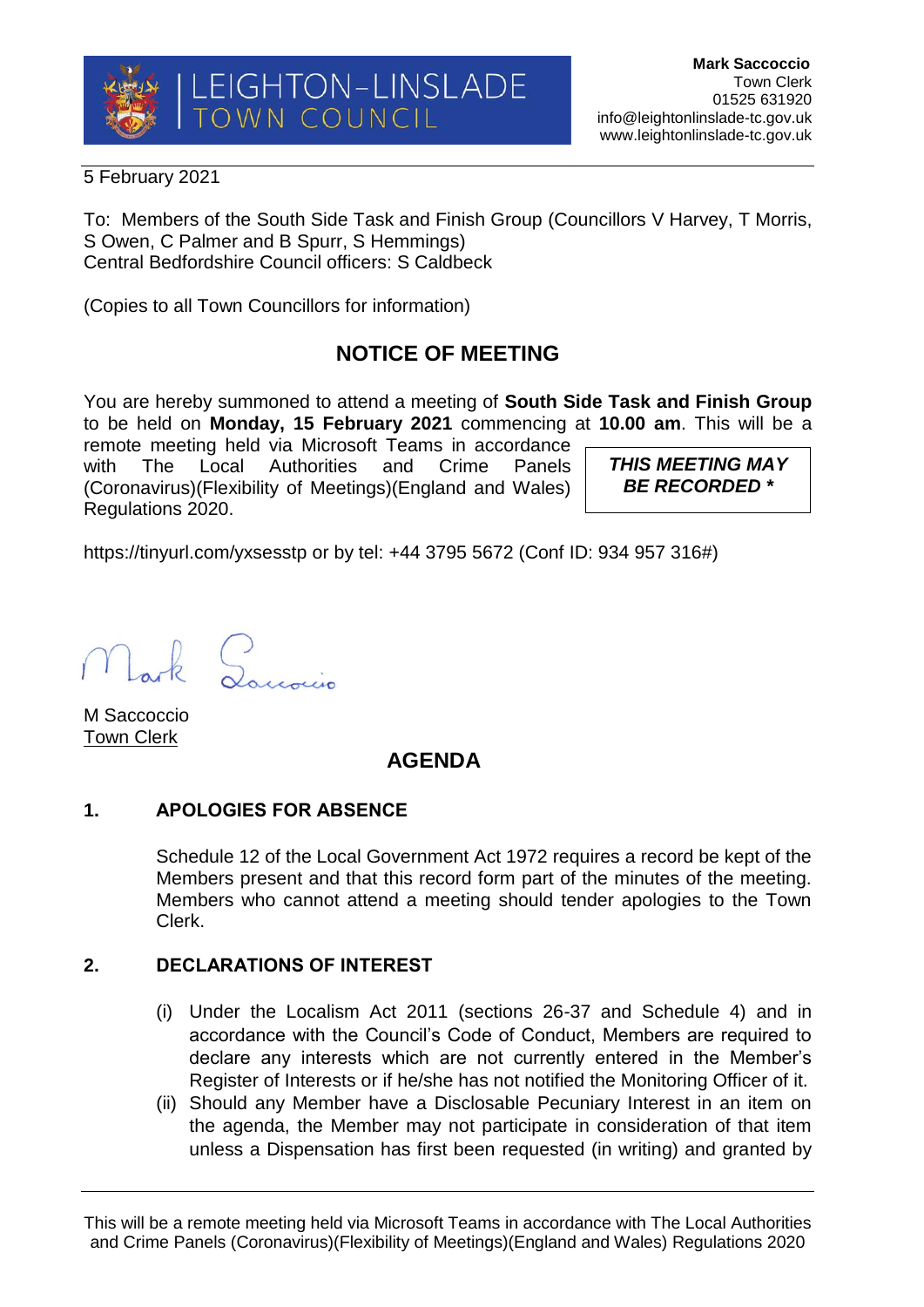the Council (see Dispensation Procedure).

#### **3. QUESTIONS FROM THE PUBLIC**

To receive questions and statements from members of the public in respect of any item of business included in the agenda, as provided for in Standing Order No.s 3(f) and 3(g).

#### **4. VENUE EXAMPLES 10.10 AM** (Pages 1 - 20)

To welcome guests and receive information of existing venues around the country.

- (a) 10.10am Rufus Centre, Flitwick TC guest Jonathan Barkat, Business and Facilities Manager (Rufus Centre) - [jon@flitwick.gov.uk](mailto:jon@flitwick.gov.uk) <https://www.therufuscentre.co.uk/event-type/meet/>
- (b)  $10.40am -$  The Neeld and the History Museum, Chippenham TC guests Matt Kirby, Director of Community Services, Julie Hook, Head of Venues (Neeld) and Melissa Barnett, Head of Museum and Heritage (Museum). <https://www.chippenham.gov.uk/neeld> (Community and Arts Centre) <https://www.chippenham.gov.uk/chippenham-museum> (History Museum)

Appendix A – Background & Introduction paper. Appendix B - The Rufus Centre. Appendix C –The Neeld. Appendix D –The History Museum.

#### **5. MINUTES OF THE PREVIOUS MEETING 11.20AM** (Pages 21 - 24)

- (a) To receive and approve as a correct record the minutes of the South Side Task and Finish Group meeting held on 11 January 2020 **(attached)** in accordance with Standing Order 12.
- (b) To receive information updates on matters arising from the previous meeting (if appropriate).

#### **6. FUTURE MEETING DATE 11.25AM**

(a) Monday 22nd March, 10am TBC

#### **7. EXCLUSION OF THE PUBLIC**

**The Committee may consider it appropriate to consider the following resolution should they consider that any discussion would be prejudicial to the public interests: that, under the Public Bodies (Admissions to Meetings) Act 1960, the public be excluded on the grounds of the**